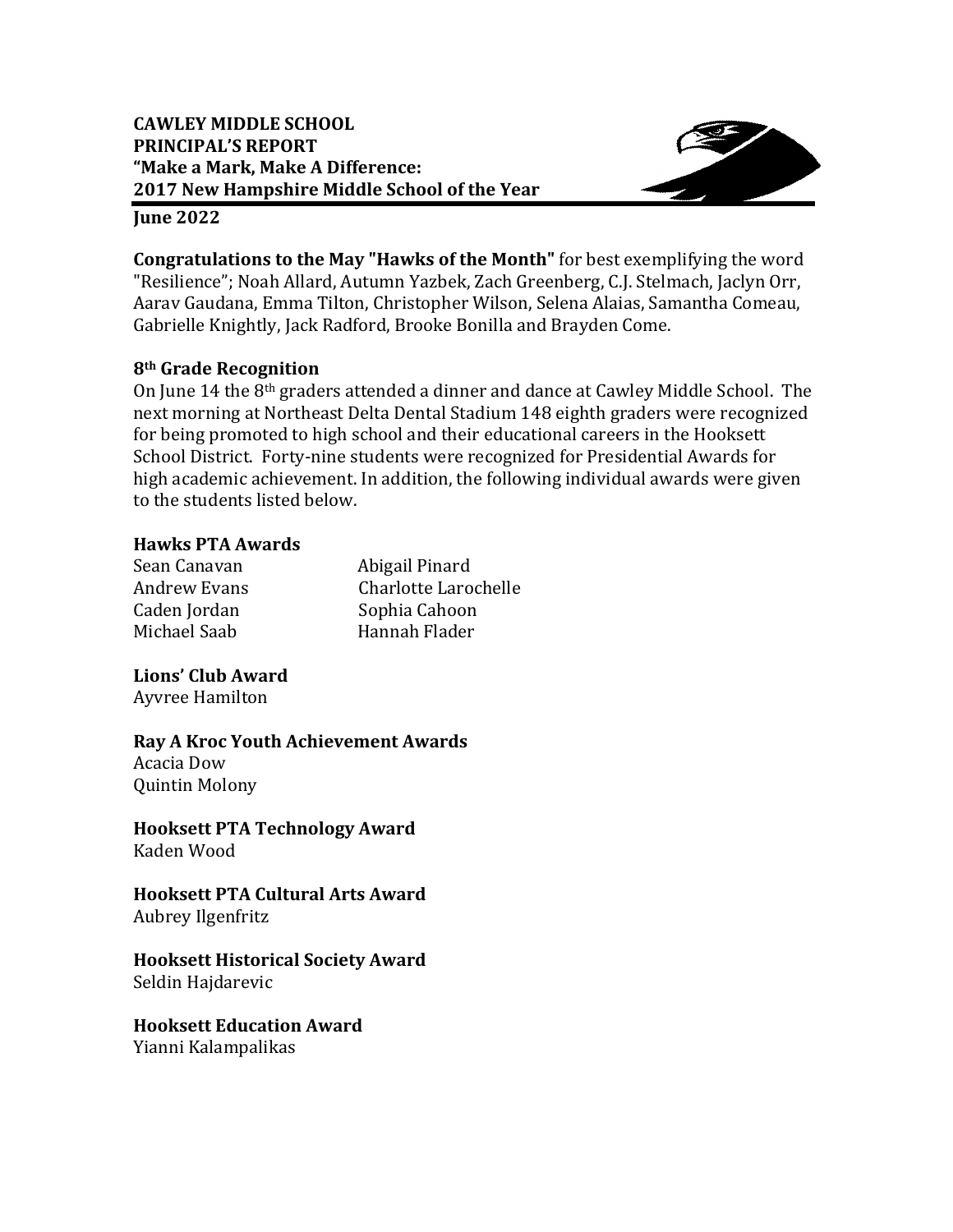**Principal's Awards** Luke Parcel

 Abbigail Aumann

#### **Excellence Awards**

Amelia Russell Hannah Flader Cheska Pena Keegan Woolverton

**Athletic Awards**

 Most Improved Award Lyla Norian Caden Jordan

Alexis Dovle Yianni Kalampalikis

 Coaches' Awards Charlotte Larochelle Miles Shea

 Sportsmanship Awards Avyree Hamilton Jack Welch

 Most Athletic Awards Molly Knight Hayden Marshall

### **Report Cards**

Report cards were distributed to  $6*$  and  $7*$  grade students on the last day of school.  $8<sup>th</sup>$  grade report cards were mailed home on June 17. If a student was absent on the last day, the report card will be held in the office for two weeks for pick up.

# **Professional Development Days for Teachers**

and special education teachers participated in OGAP training while other staff worked on instructional planning to be implemented in September. Teachers the Hooksett Fire Department trained staff in the "Stop the Bleed." In addition, staff attended a follow up training from March on Social Emotional Learning and utilizing "moments of opportunity" to increase engagement in learning. On June 20 and 21 teachers attended two days of professional development. Math attended the required suicide prevention training and Captain Joseph Stalker from

# **National Junior Honor Society**

The National Junior Honor Society wrapped up a successful year of community service and fundraising and is looking forward to next year. Congratulations to the newly elected board members. Tyler Chauvette (President), Ava Sampson (Vice President), Elena Travassos (Secretary) and Haylee Murphy (Publicist). The NJHS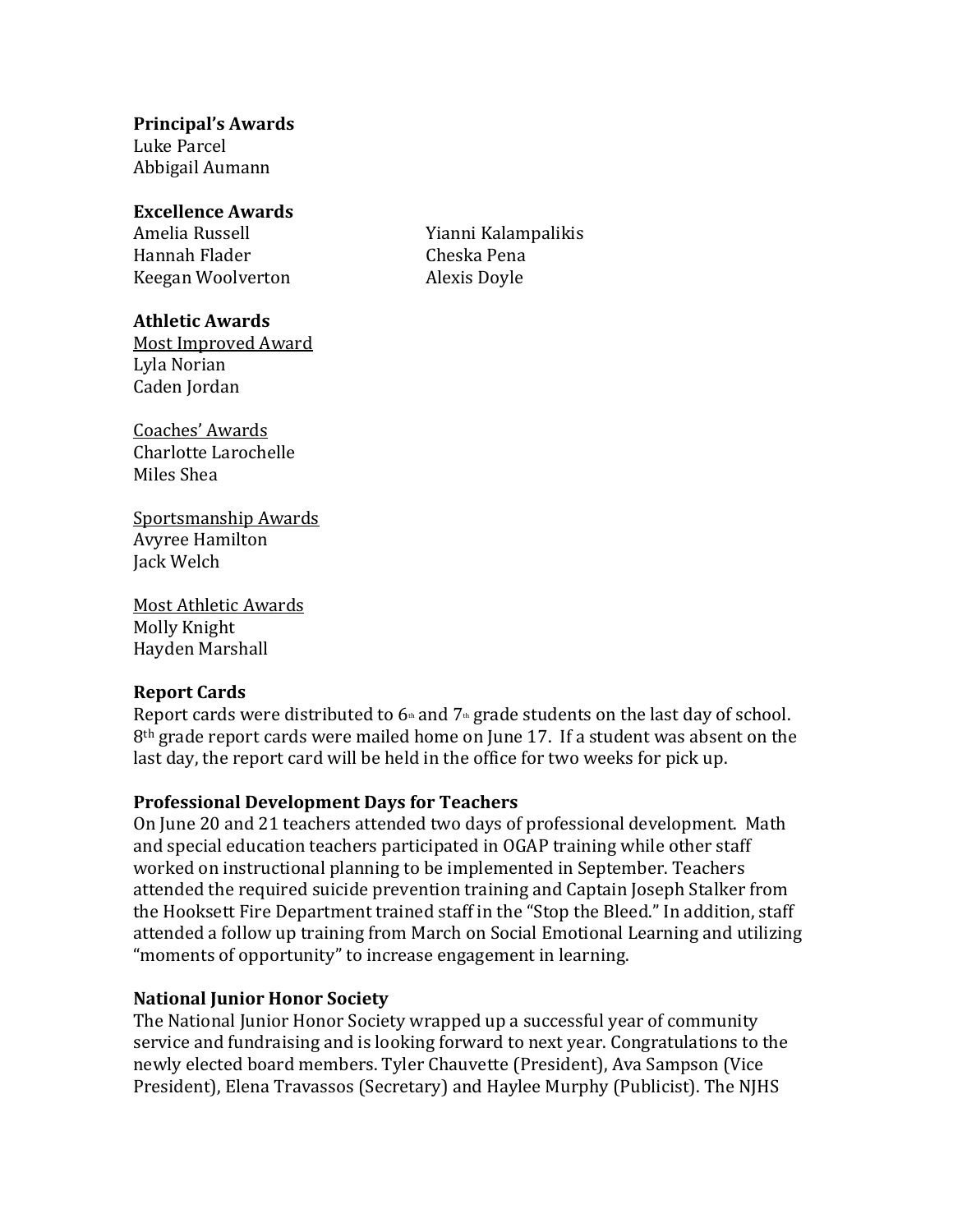students are looking forward to the 2022-23 school year and how they can continue to support Cawley Middle School and the Hooksett Community.

### **Builders Club**

The Builders Club ended its year with a pet drive as several boxes of pet items were donated to Live and Let Live Farm. The members celebrated with a year-end party to thank the outgoing board and welcome the new executive board for 2022-2023. The new board members are, President Kara McIntyre, Vice President Maddie Chauvette, Secretary Isabella Flemming and Publicist Lyla Shea.

Thank you to the outgoing executive board, Sophia Cahoon, Tyler Chauvette, Isabel McIntyre and Ava Sampson.

### **Athletics**

The spring sports season concluded with the undefeated softball team scoring three runs in the bottom of the 6th inning to finish off a come from behind championship win over Raymond. The softball team has now won back-to-back championships.

The girls track & field team beat 27 of the 31 schools it competed against and finished an extremely impressive season by dominating the championship meet by placing first place in 7 out of 12 events to win the school's first ever championship track banner.

The boys track & field team battled to the end and fell a bit short of its banner chase and finished with a very impressive and close second place finish in the state championship meet.

The baseball team had a great season earning the number one seed for the tournament. The team lost 6-3 in the semifinal game to Litchfield.

Congratulations to the golf team on a very strong season. The team showed improvement each week and shot some very impressive scores along the way.

The girls lacrosse team showed improvement each day and battled hard in the playoffs but fell short to eventual undefeated champion PMA.

The boys lacrosse team had an extremely young team but showed a great deal of improvement each week and are poised to make a lot of noise next year when they return almost their entire roster.

### **Performing Arts**

The music department had a successful end to the school year. The spring chorus and band concert was held on May 18 and the band marched in Hooksett's Memorial Day parade.

Music awards were given this year to the following 8th grade students: